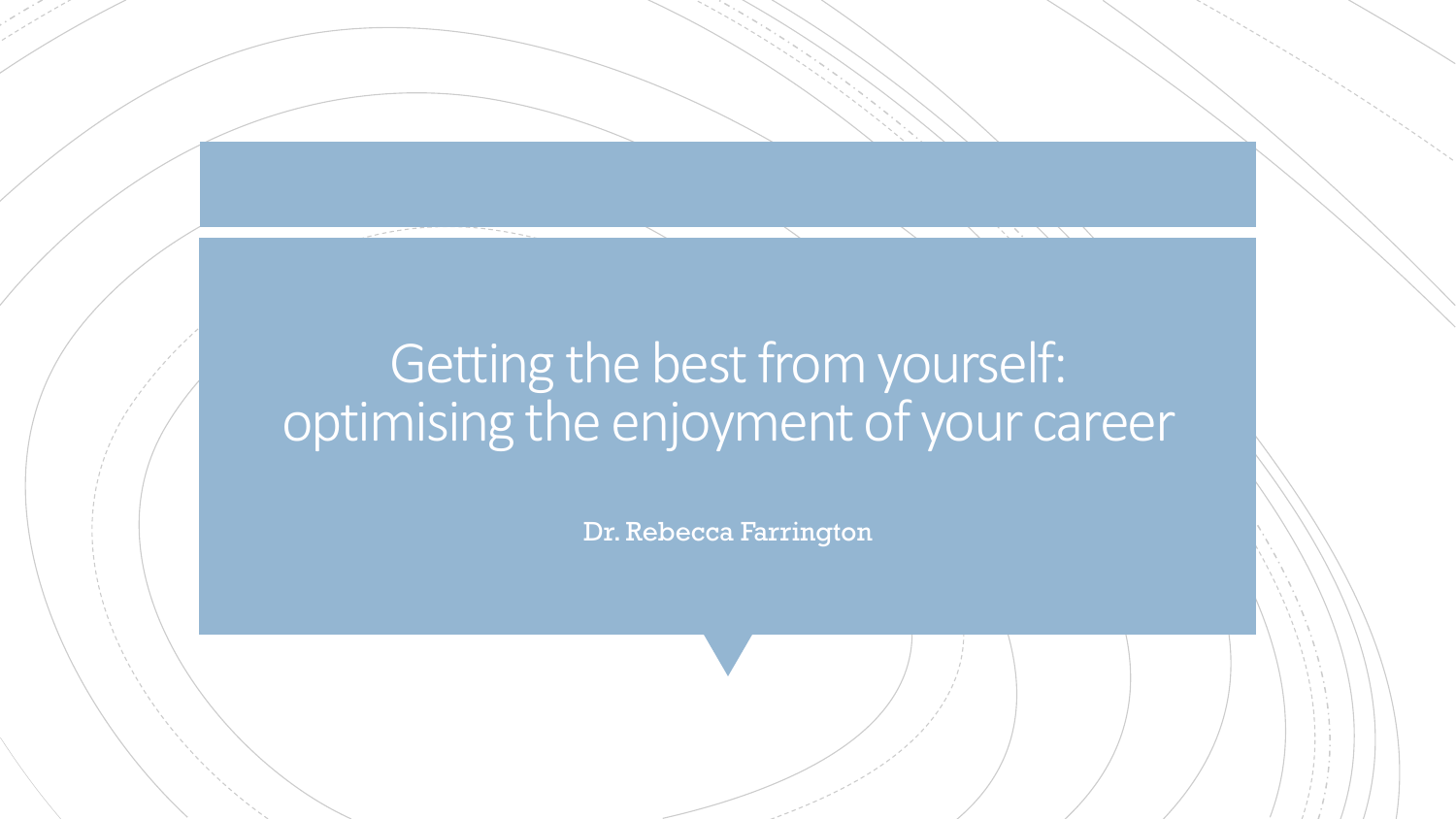# Reflect on

- **Your current enjoyment of your career**
- Your aspirations for transformation of what you do
- Ways you have managed change successfully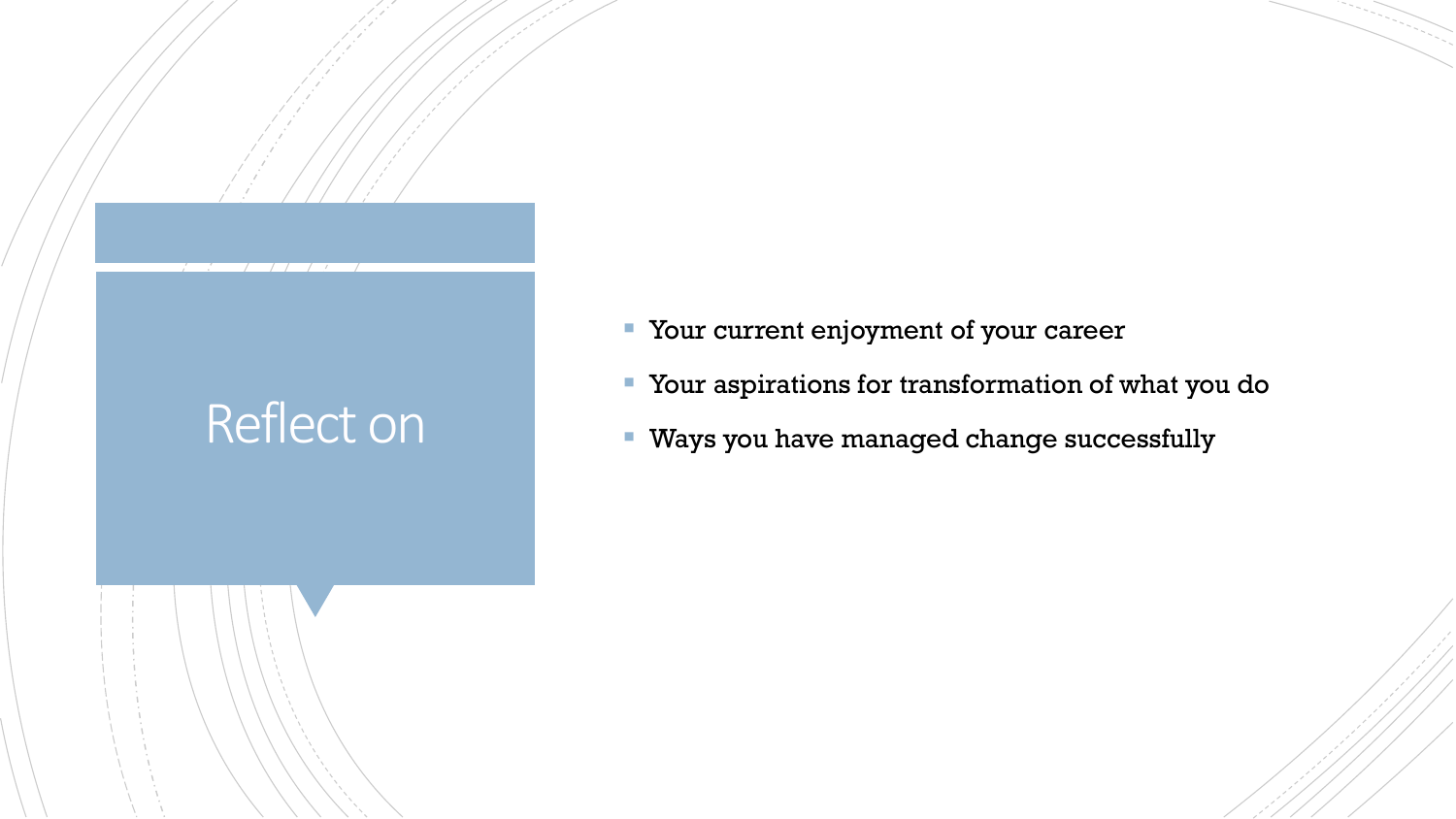

The University of Manchester

# Know who you are









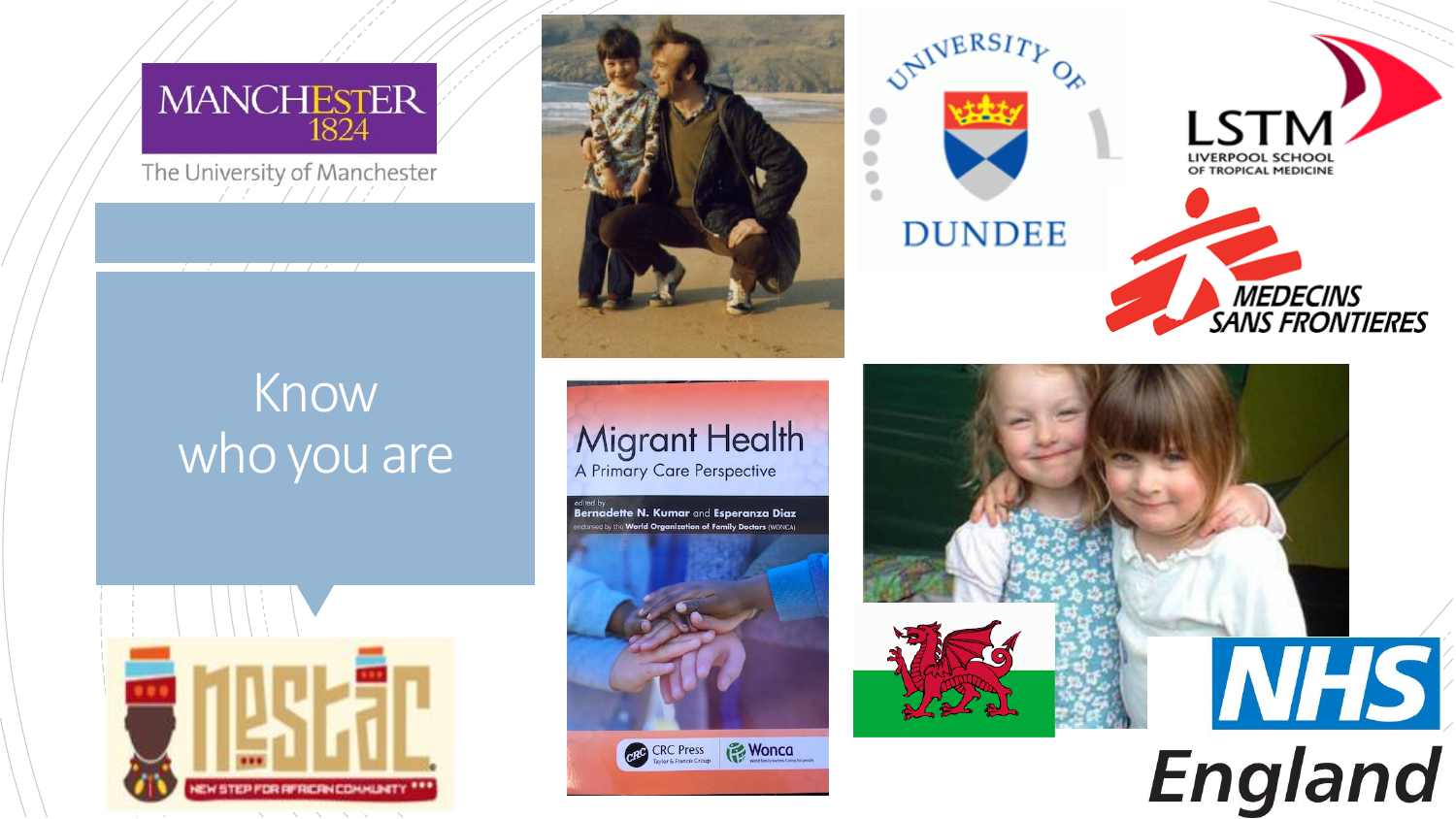# Introductions **F** Ground rules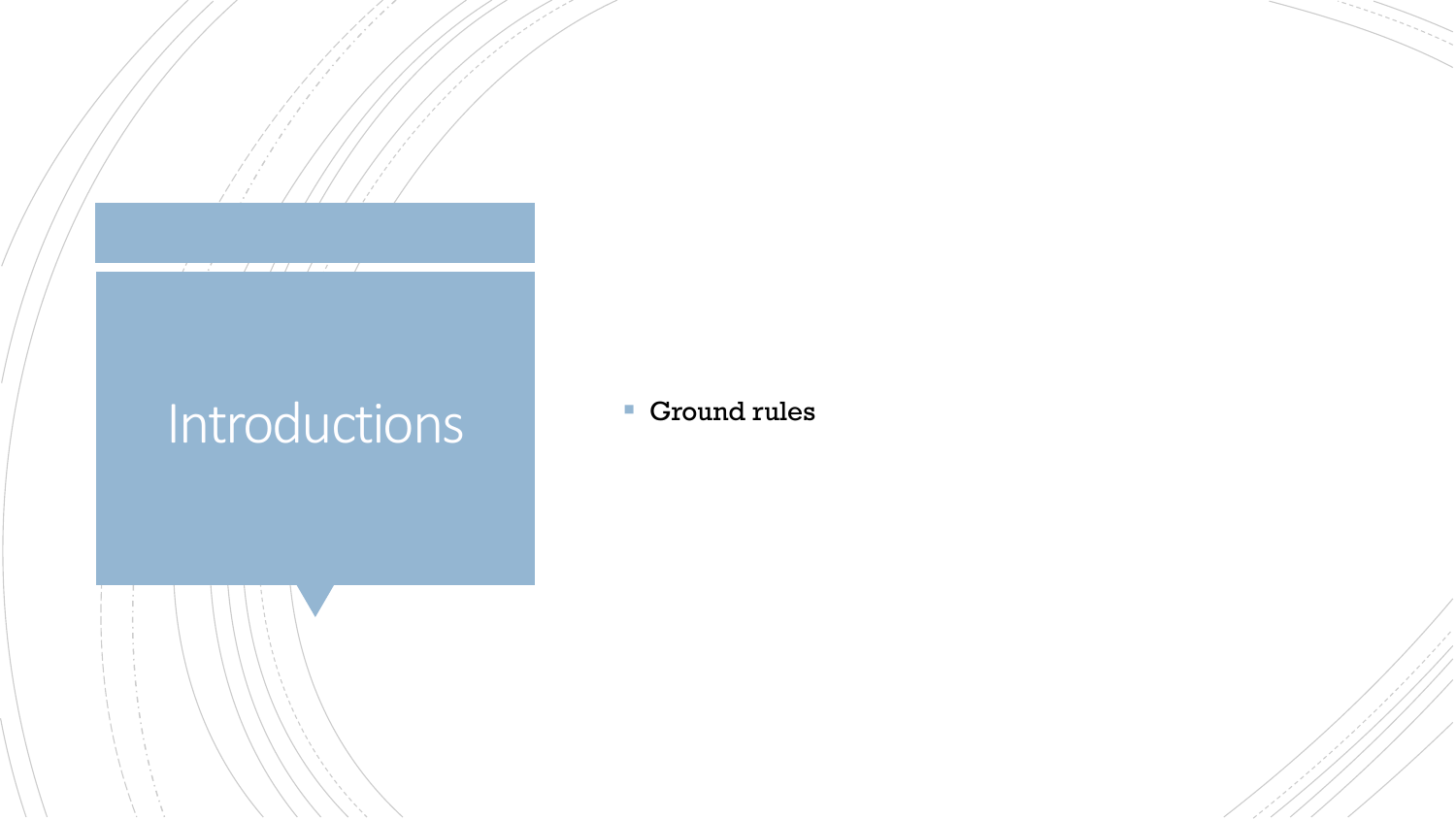#### Personal and professional identities

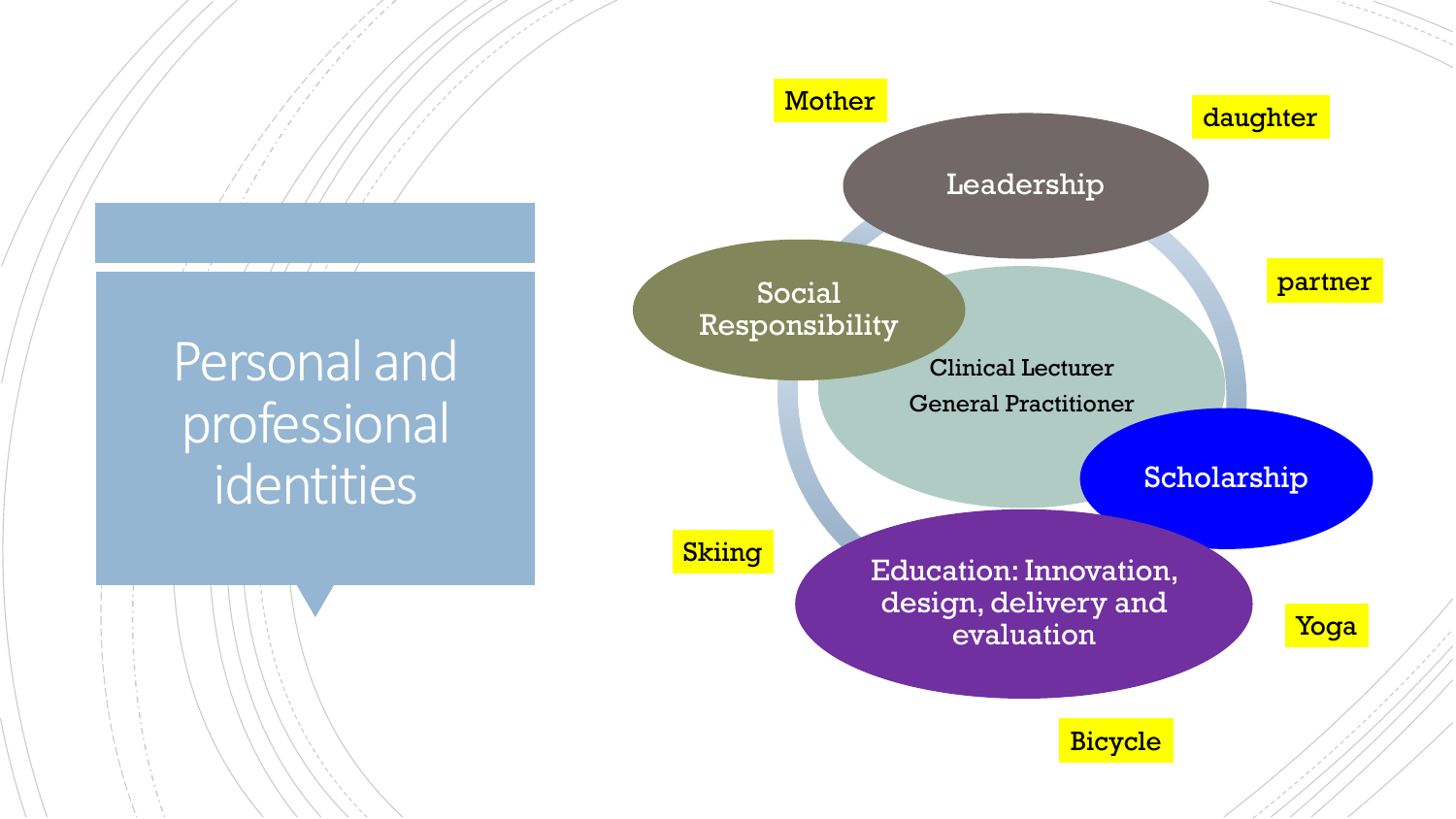#### How did that happen?

- **Influenced by medical student elective**
- **EXTERGHEEVIOUS** Disillusioned with work in the UK as junior doctor
- Travel bug
- **EXEP trained before VTS schemes and training** numbers

- **Example 1 Found joy in teaching**
- Worked out I could write
- **Realised that treating patients wasn't enough**
- Found the voluntary sector is full of amazing people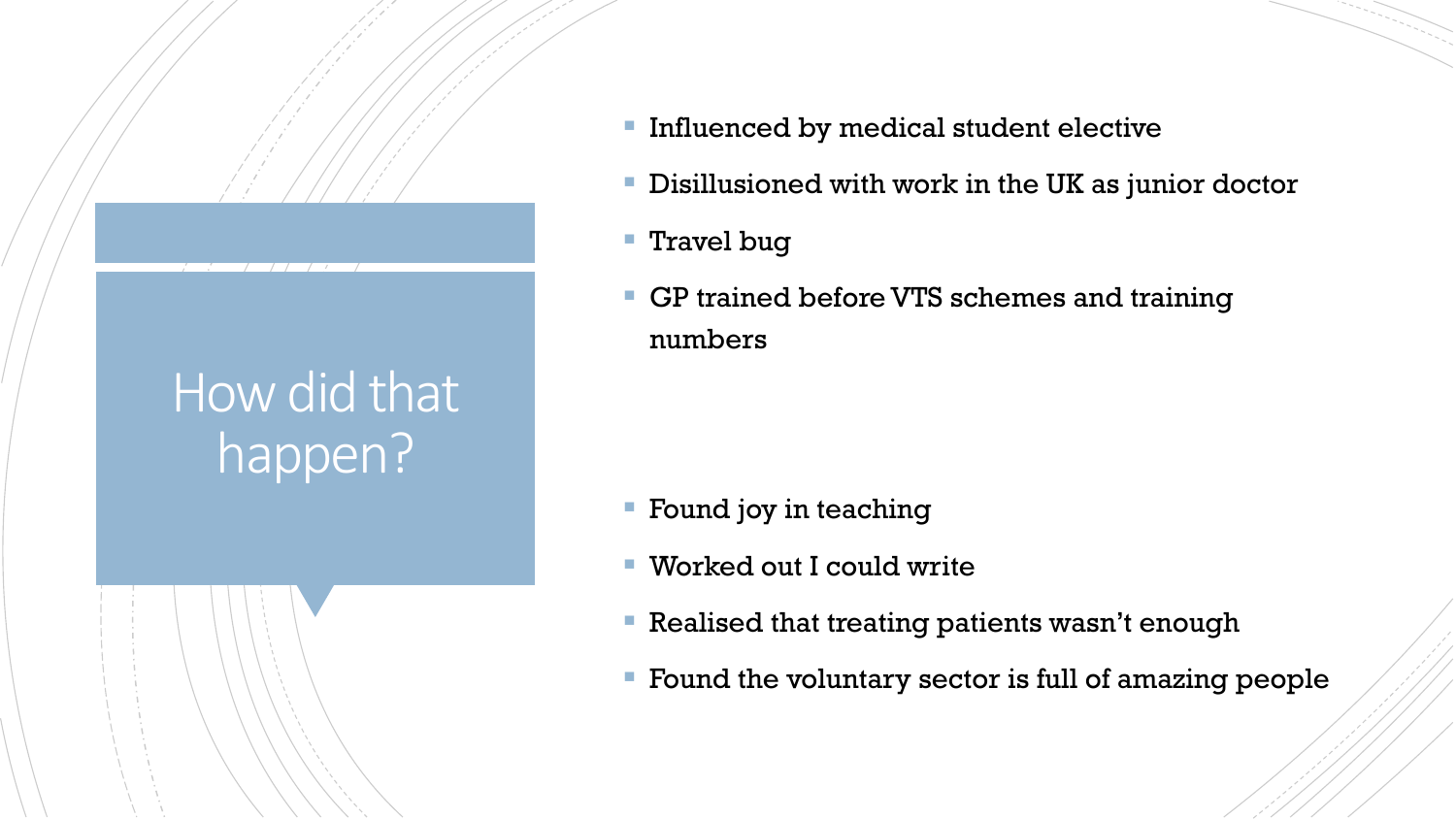# Write down 3 things that 'give you a buzz'

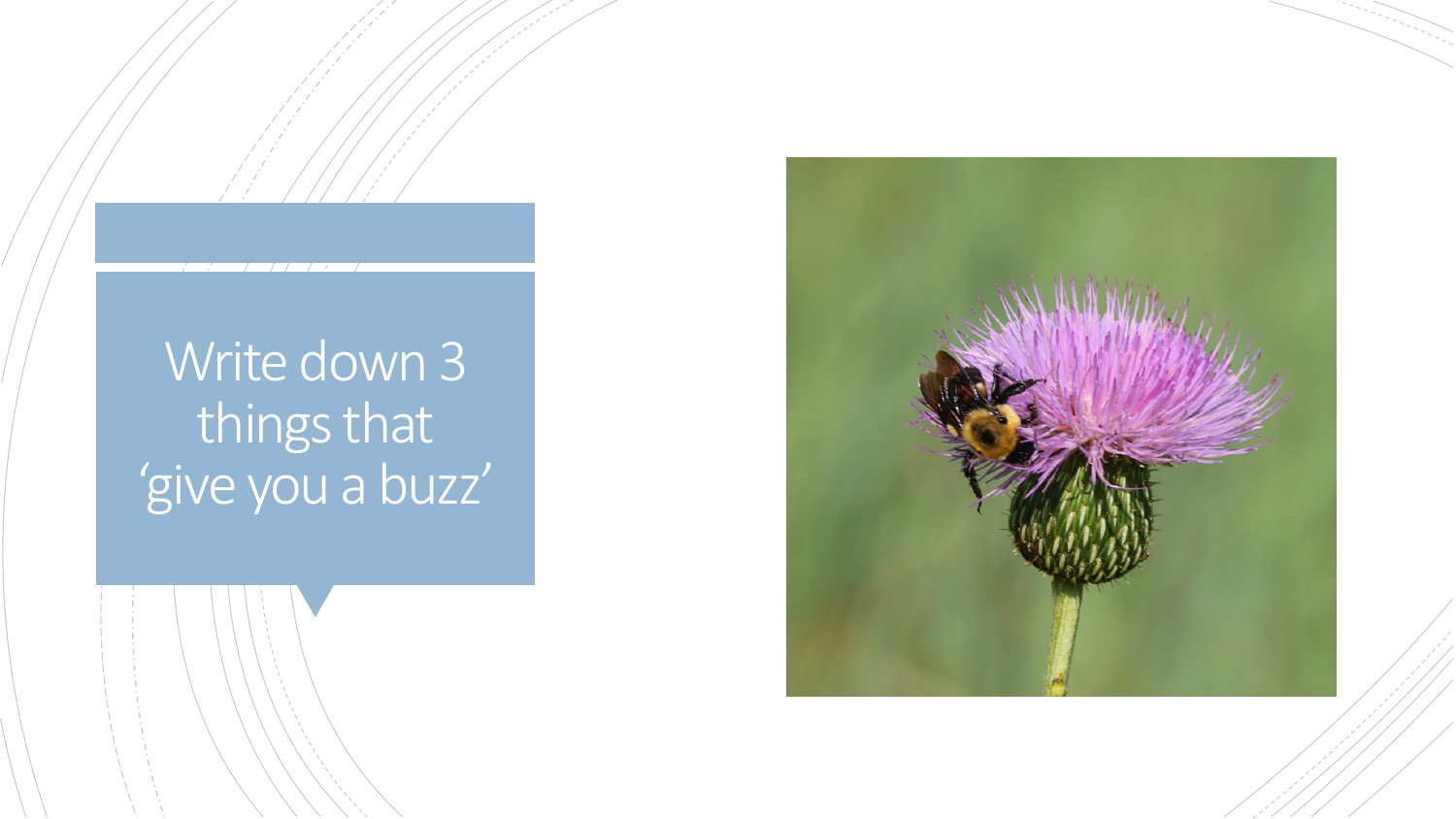# Portfolio career: pros and cons

- Non-negotiables?
- **EXEC** Nice, but not essential?
- Constraints?

- **Synergy between roles**
- Competing demands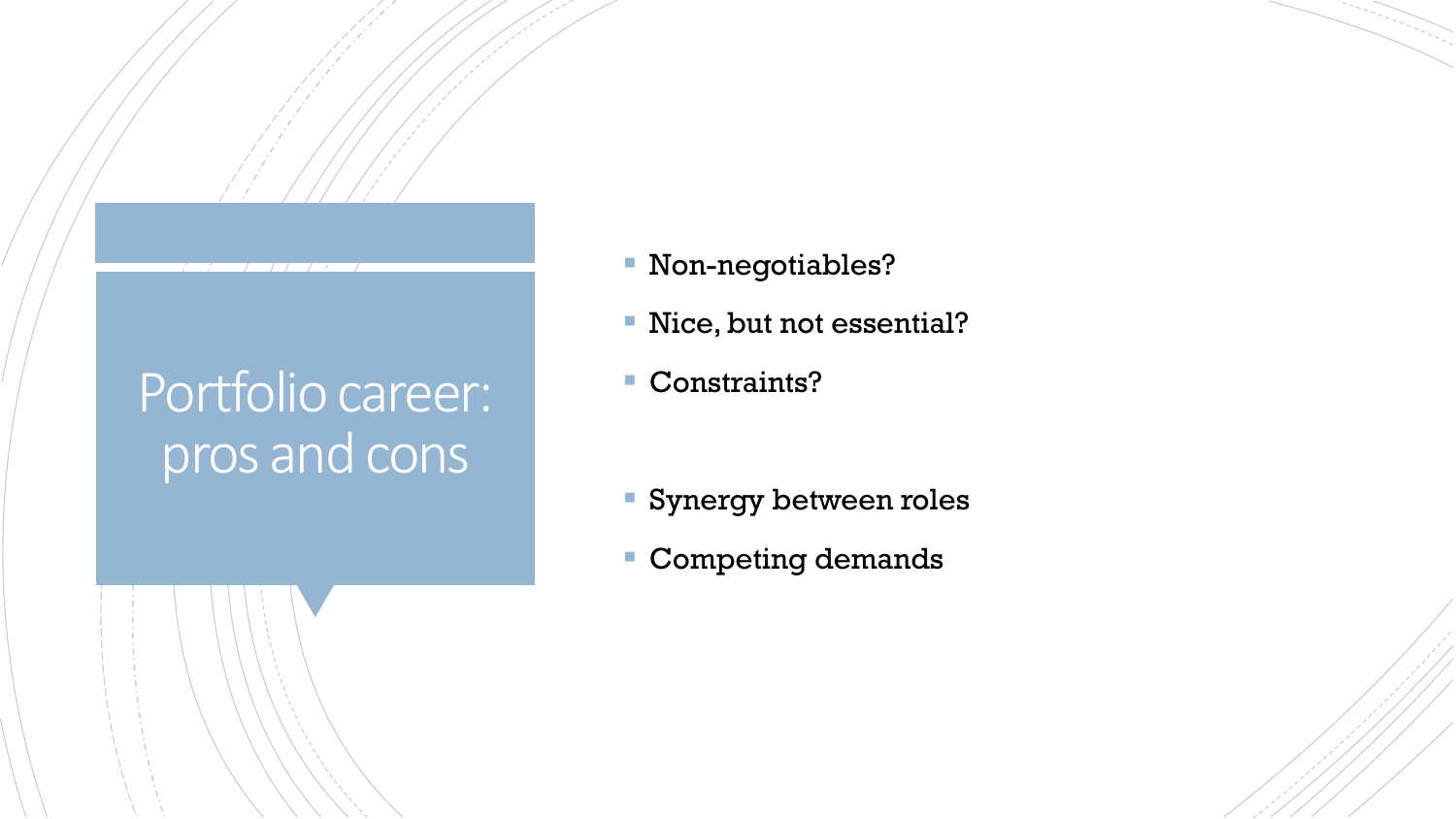#### Imposter Syndrome

 $\sqrt{1}$ 



https://pilbox.themuse.com/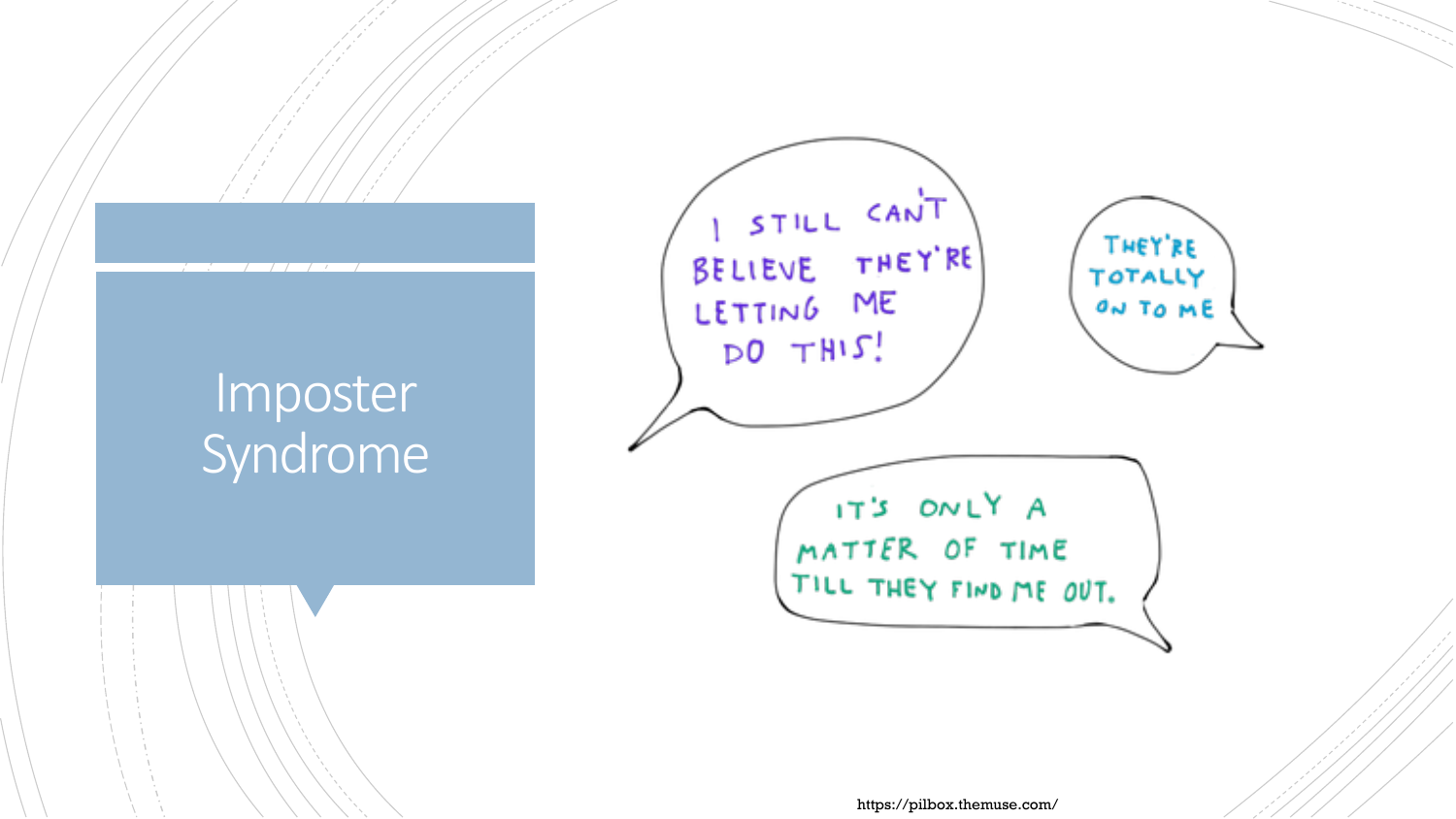

- 
- What do you need them to do?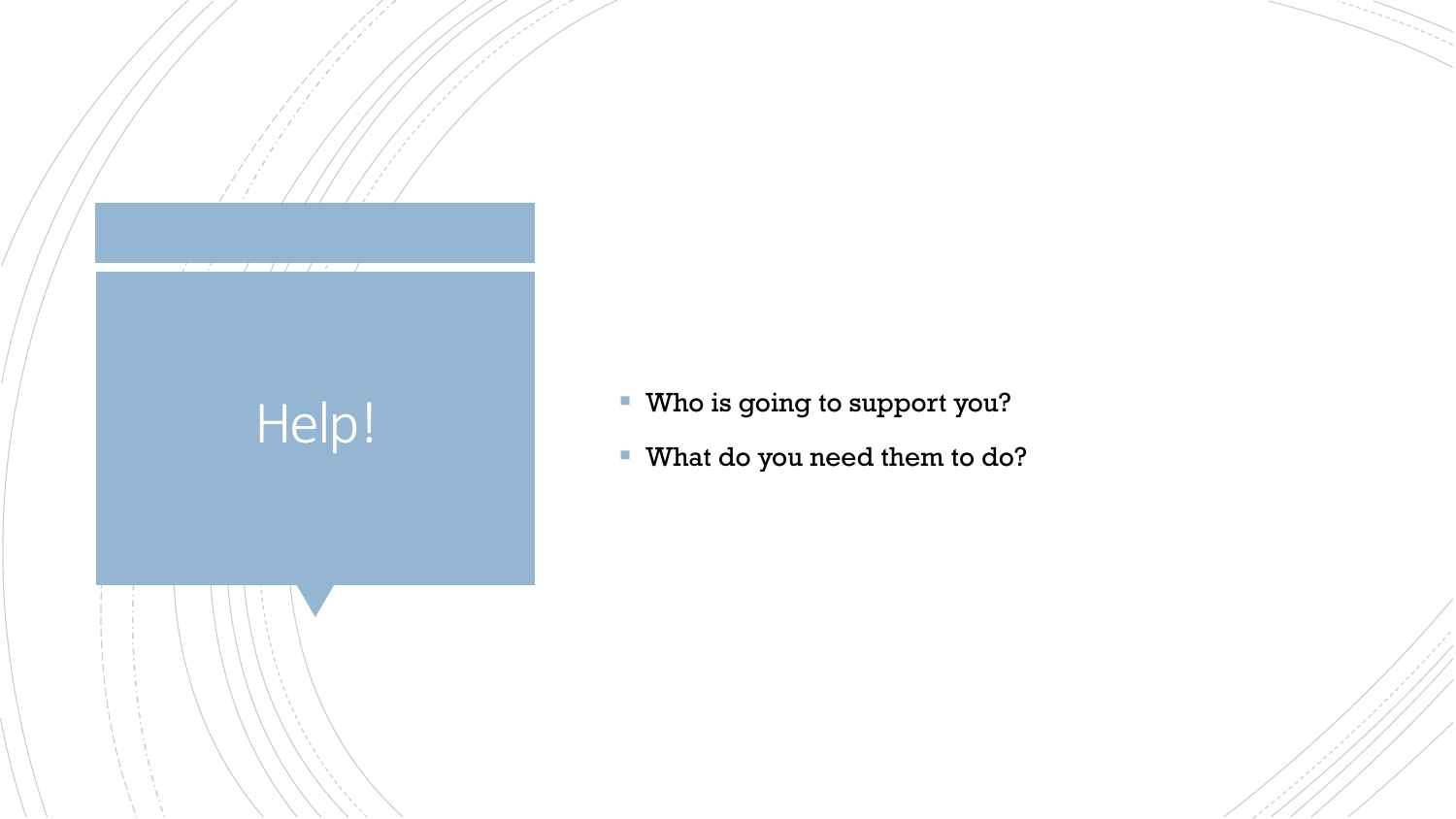# What has worked in the past?

Look after yourself and your family

- **Have genuine interest and passion**
- **Don't be afraid to change your mind**
- **Take up new interests, try new stuff**
- Go at your own pace, enjoy the journey
- Communicate
- Find like-minded people peers and mentors
- Nurture new talent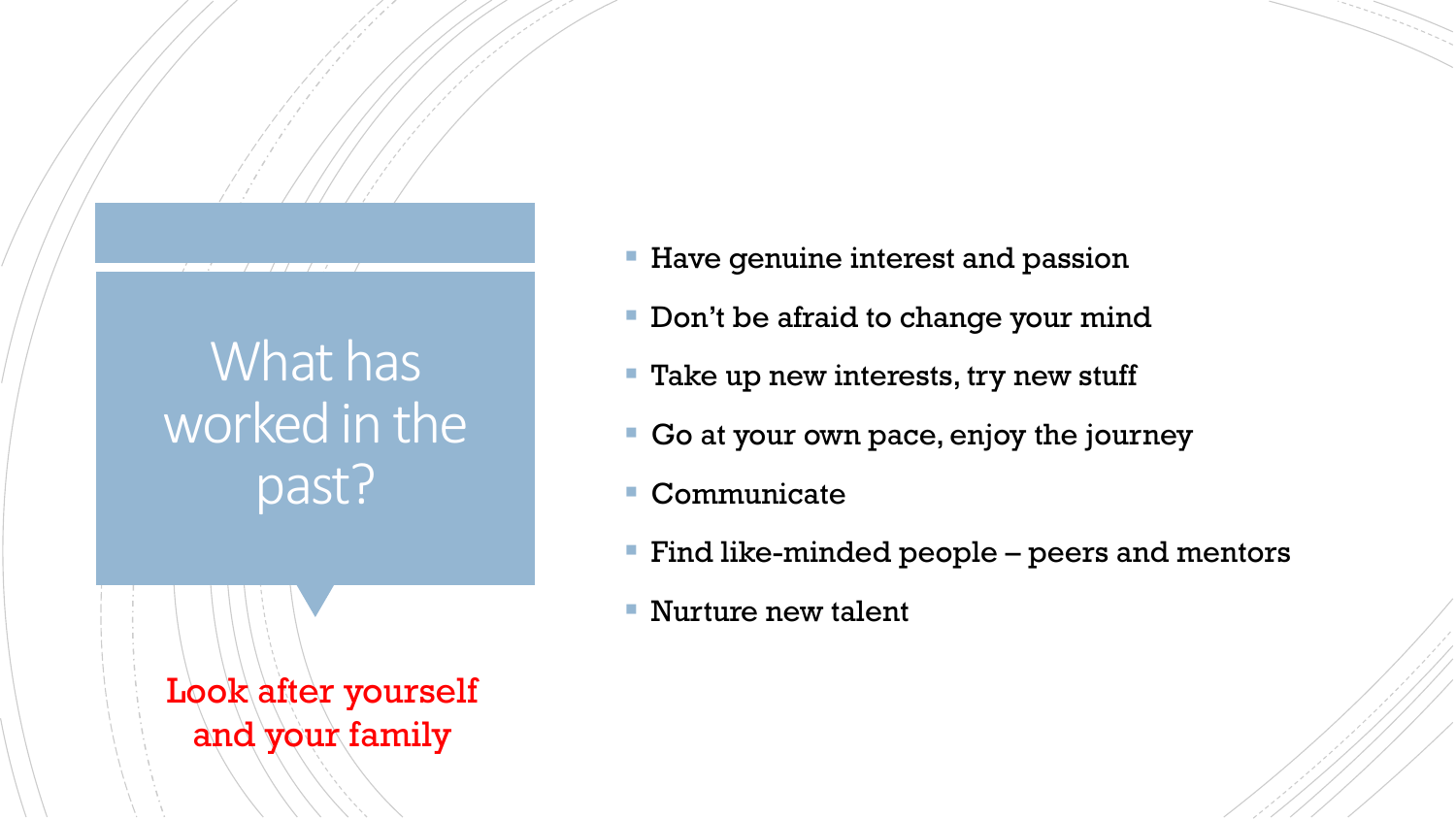# Applying for new roles

- **Read the specification:** write your CV accordingly
- **Do your research**
- Speak to people doing the role be visible
- **Think what you would ask as the interviewer**

**If the role doesn't exist:** invent it and work up a pitch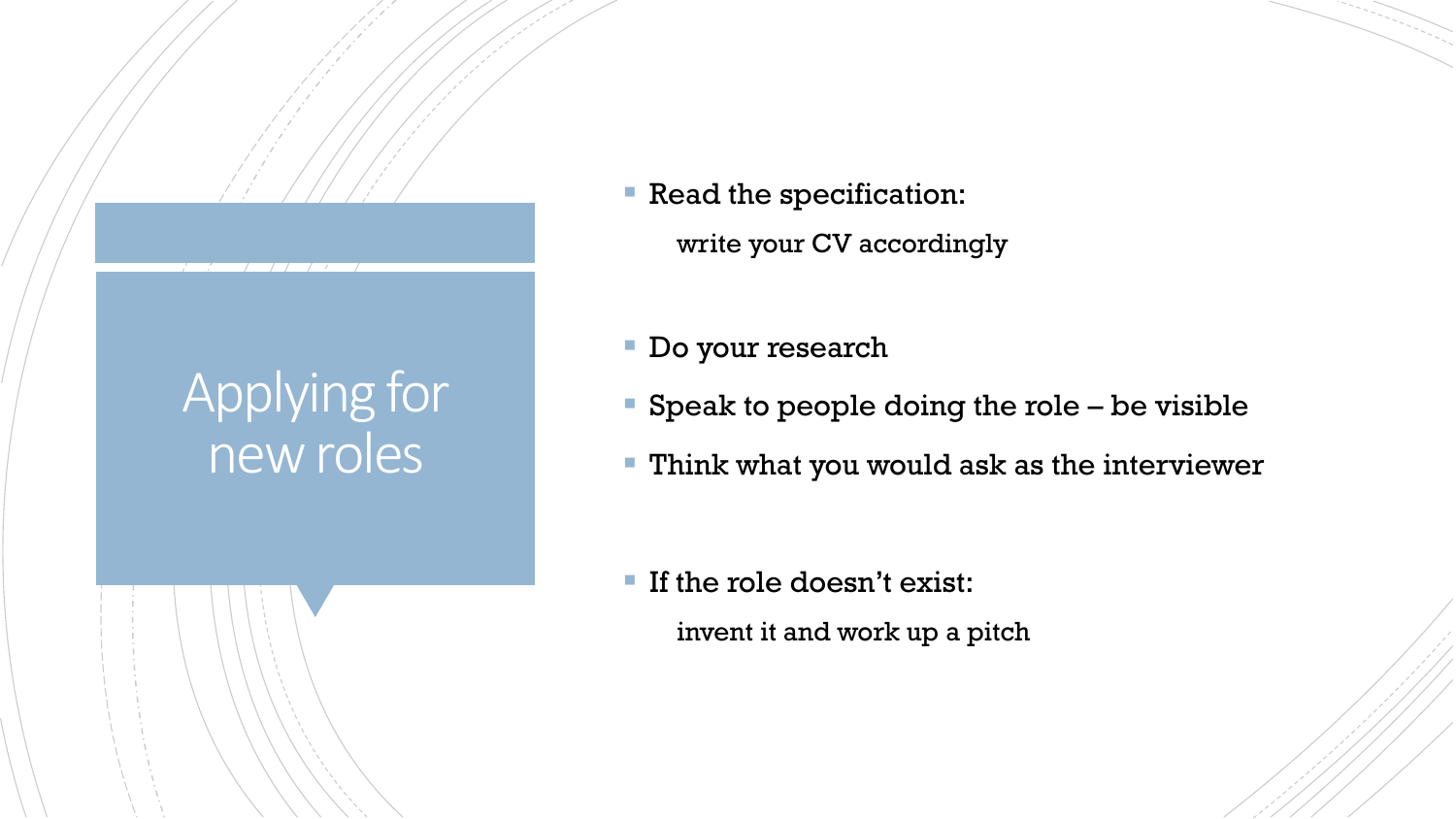# **Opportunities**

- Writing
	- **EXERCICES, opinion pieces, blogs, posters,** presentations
- Education
	- **Learning**
	- **Formal and informal teaching**
	- Classroom teaching, CPS roles, ACFs
- Activism
	- MedAct,
	- Docs not Cops
	- Freedom From Torture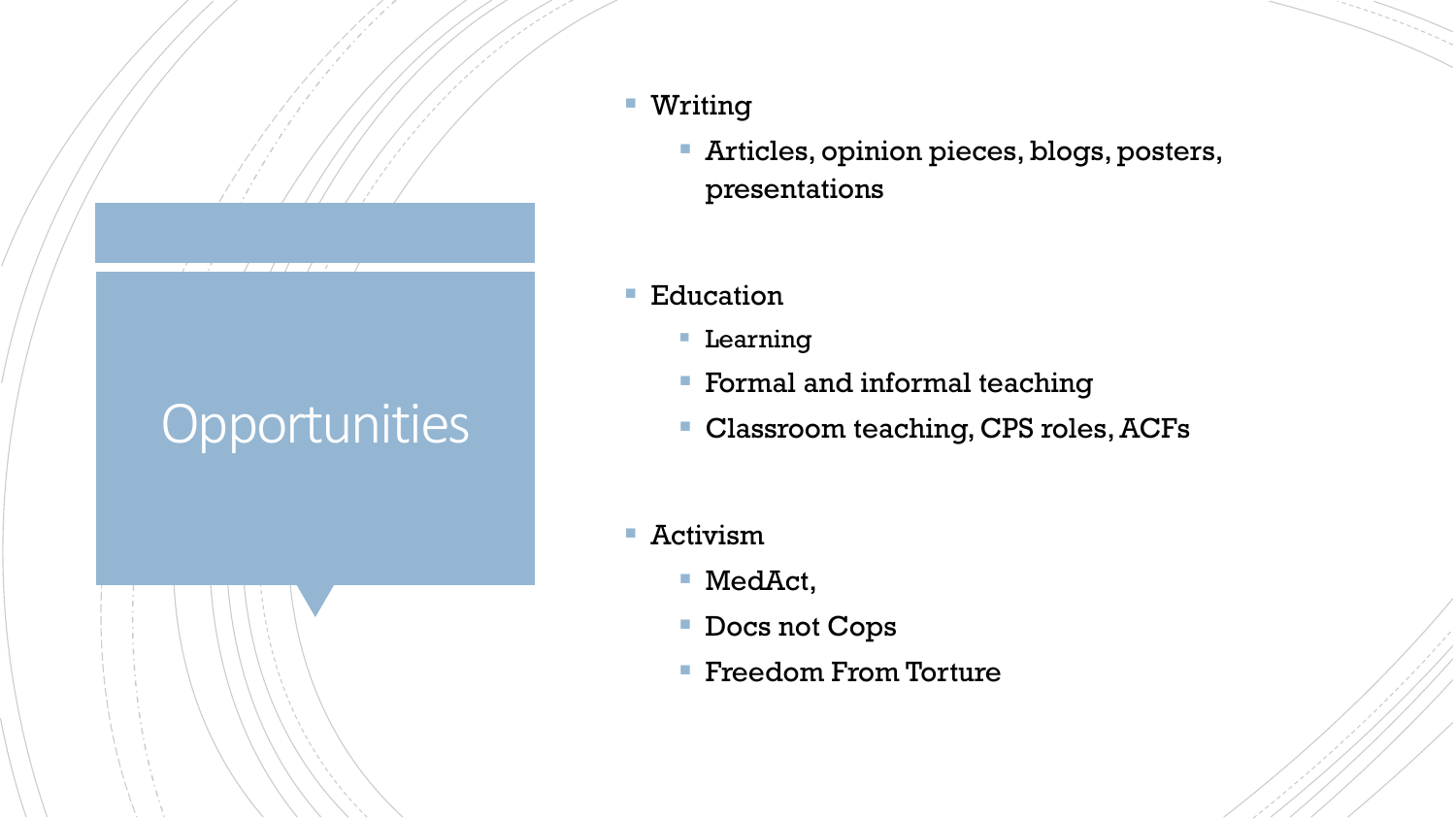#### Important stuff for me

- **EXA** Making my job work for me
- **Forging a path, even if route less trodden**
- Keeping a sense of who I am
- 'Comfortable' challenge
- **The people around me**
- **EXEL Advocacy for vulnerable groups**